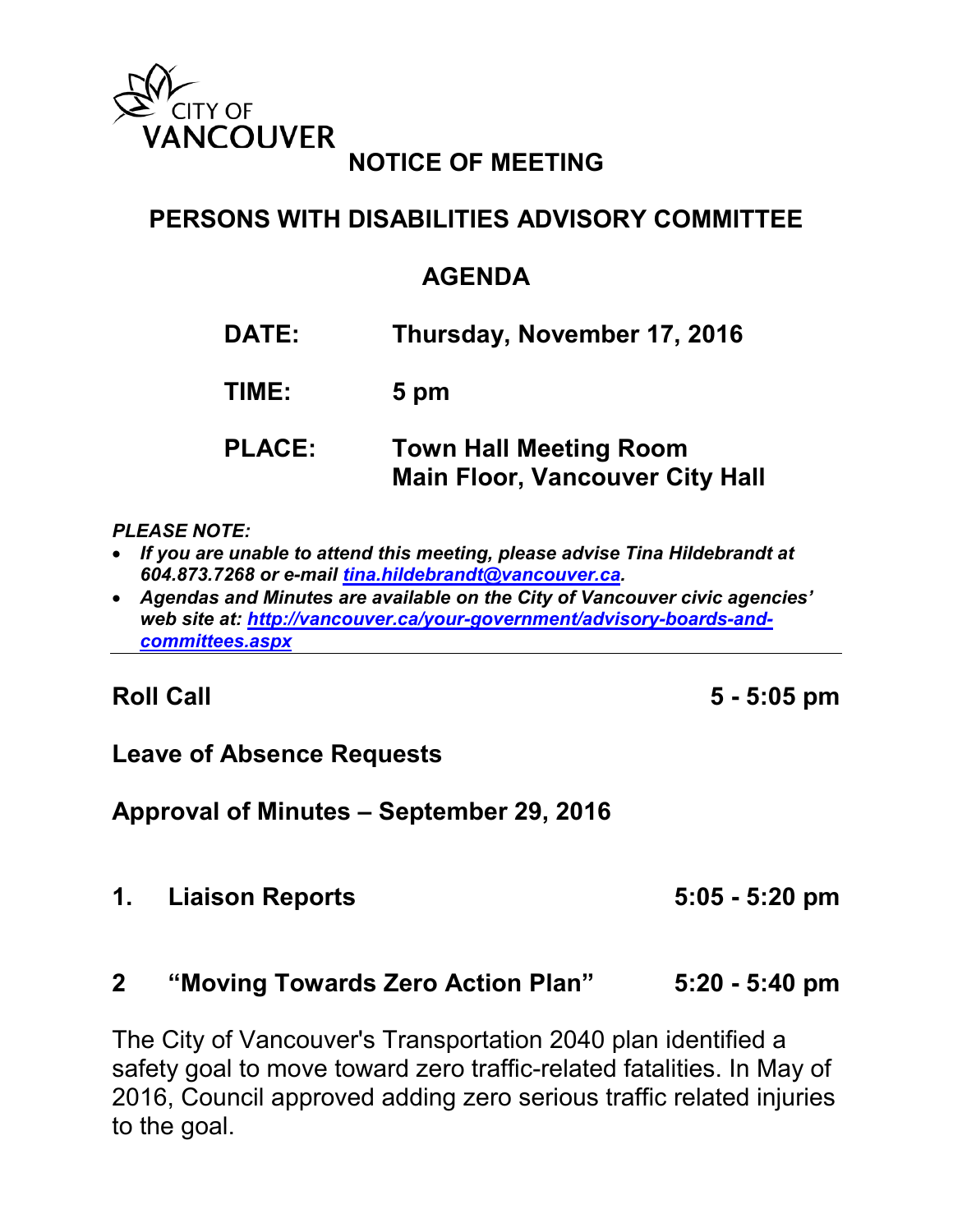Staff from Traffic and Data Management will identify the results of previous efforts to improve safety, summarize findings obtained by analyzing, for the first time, hospital data related to serious injuries, outline strategies to reach our safety goal and present a first draft of our Moving Towards Zero priority network.

## **3. Blood Alley Square Re-Design 5:40 – 6 pm**

Staff from Streets and Electrical Design Branch, will provide an update on the design of Blood Alley Square and seek feedback on the special layout *(note: Blood Alley Square was included in the review of 33 West Cordova – July 28, 2016)*.

### **4. Accessible City Strategy 6 - 6:30 pm**

Jacques Courteau, Accessible City Subcommittee Chair, will present a motion proposing the development of an accessibility and inclusion strategy for the City.

| 5. | <b>Subcommittee Reports</b> | $6:30 - 6:45$ pm |
|----|-----------------------------|------------------|
| a. | <b>Accessible City</b>      |                  |
| b. | Housing                     |                  |
|    | c. Transportation           |                  |
| 6. | <b>2017 Meeting Dates</b>   | $6:45 - 6:50$ pm |